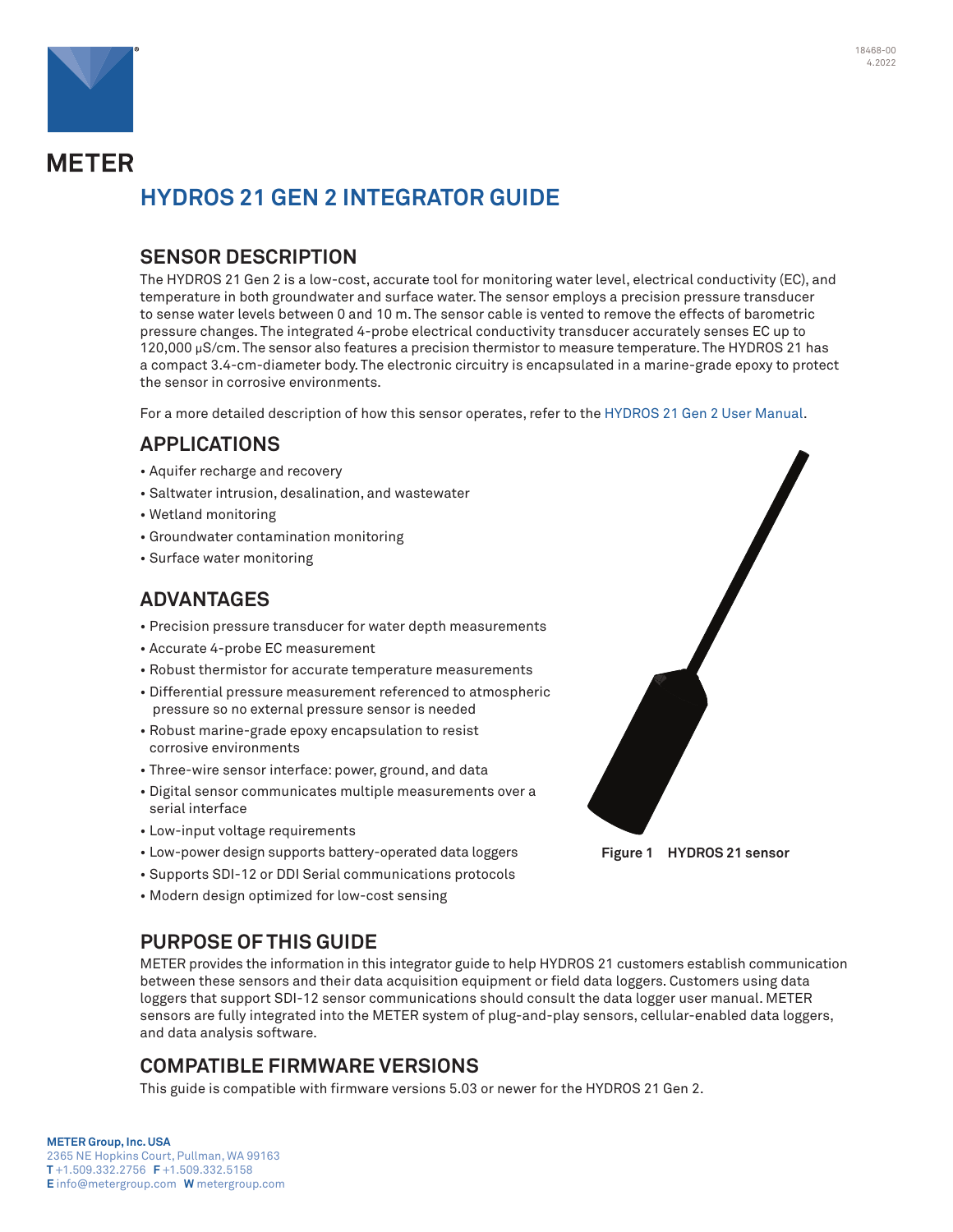## **SPECIFICATIONS**

## **MEASUREMENT SPECIFICATIONS**

| <b>Water Depth</b>                                                                                                                                                            |                                                    |  |
|-------------------------------------------------------------------------------------------------------------------------------------------------------------------------------|----------------------------------------------------|--|
| Range                                                                                                                                                                         | $0 - 10,000$ mm                                    |  |
| Resolution                                                                                                                                                                    | $1 \text{ mm}$                                     |  |
| Accuracy                                                                                                                                                                      | $+0.25\%$ of full scale at 20 °C                   |  |
| temperature variations.                                                                                                                                                       | NOTE: Depth measurement accuracy assumes no abrupt |  |
| <b>Temperature</b>                                                                                                                                                            |                                                    |  |
| Range                                                                                                                                                                         | $-40$ to $+60$ °C                                  |  |
| Resolution                                                                                                                                                                    | 0.1 °C                                             |  |
| Accuracy                                                                                                                                                                      | +1 °C                                              |  |
| NOTE: The pressure transducer may be damaged or destroyed<br>if frozen in ice. Remove the sensor if the water temperature<br>could drop below 0 $\degree$ C (32 $\degree$ F). |                                                    |  |

| <b>Electrical Conductivity (EC)</b> |  |
|-------------------------------------|--|
|                                     |  |

| Range      | $0 - 120,000 \mu S/cm$                                            |
|------------|-------------------------------------------------------------------|
| Resolution | $1 \mu S/cm$                                                      |
| Accuracy   | $\pm 10 \,\mu\text{S/cm}$ or $\pm 10\%$ ,<br>whichever is greater |

**NOTE: The EC measurement is corrected to a standard temperature of 25 °C.**

## **COMMUNICATION SPECIFICATIONS**

#### **Output**

DDI Serial or SDI-12 communications protocol

#### **Data Logger Compatibility**

METER ZL6 data loggers and any data acquisition system capable of 4.0- to 15-VDC power and serial or SDI-12 communications

### **PHYSICAL SPECIFICATIONS**

| Dimensions                         |                                                                                                                                                                                    |
|------------------------------------|------------------------------------------------------------------------------------------------------------------------------------------------------------------------------------|
| Length                             | $9.0 \text{ cm } (3.5 \text{ in})$                                                                                                                                                 |
| Width                              | $3.4 \text{ cm } (1.3 \text{ in})$                                                                                                                                                 |
| <b>Operating Temperature Range</b> |                                                                                                                                                                                    |
| Minimum                            | n °C                                                                                                                                                                               |
| Maximum                            | 60 °C                                                                                                                                                                              |
| Support for assistance.            | NOTE: The pressure transducer may be damaged or<br>destroyed if frozen in ice. No damage will occur at subfreezing<br>temperatures if the sensor is not in water. Contact Customer |

| <b>Cable Length</b> |  |  |
|---------------------|--|--|
|                     |  |  |

10 m (standard) 20 m 40 m (maximum)

#### **Cable Diameter**

0.240 ±0.010 in (6.00 ±0.25 mm) with minimum jacket of 0.031 in (0.80 mm)

#### **Connector Types**

Stereo plug connector or stripped and tinned wires

#### **Stereo Plug Connector Diameter**

3.50 mm

#### **Conductor Gauge**

20-AWG signal and power / 21-AWG ground wire

### <span id="page-1-0"></span>**ELECTRICAL AND TIMING CHARACTERISTICS**

| <b>Supply Voltage (power to ground)</b>  |                                           |  |
|------------------------------------------|-------------------------------------------|--|
| Minimum                                  | 4.0V                                      |  |
| Typical                                  | NΑ                                        |  |
| Maximum                                  | 15.0V                                     |  |
| Digital Input Voltage (logic high)       |                                           |  |
| Minimum                                  | 2.8V                                      |  |
| Typical                                  | 3.6V                                      |  |
| Maximum                                  | 5.0V                                      |  |
| <b>Digital Input Voltage (logic low)</b> |                                           |  |
| Minimum                                  | $-0.3V$                                   |  |
| Typical                                  | 0.0V                                      |  |
| Maximum                                  | 0.8V                                      |  |
| Digital Output Voltage (logic high)      |                                           |  |
| Minimum                                  | NΑ                                        |  |
| Typical                                  | 3.6V                                      |  |
| Maximum                                  | NΑ                                        |  |
| <b>Required Power Line Slew Rate</b>     |                                           |  |
| Minimum                                  | 1.0 V/ms                                  |  |
| Typical                                  | ΝA                                        |  |
| Maximum                                  | NΑ                                        |  |
|                                          | <b>Current Drain (during measurement)</b> |  |
| Minimum                                  | 2.5 <sub>mA</sub>                         |  |
| Typical                                  | 3.5 <sub>mA</sub>                         |  |
| Maximum                                  | 8.0 <sub>m</sub> A                        |  |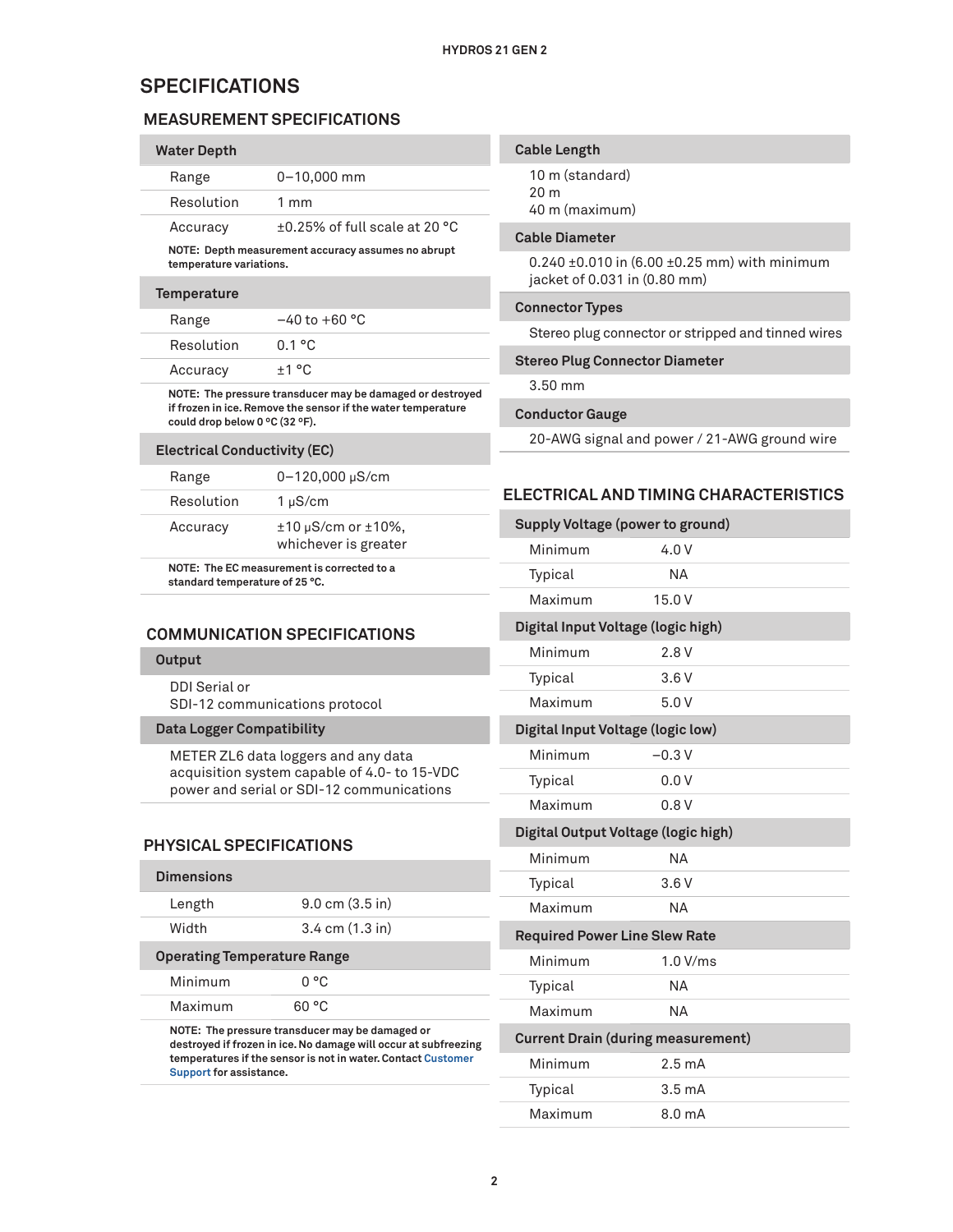| <b>Current Drain (while asleep)</b> |                   |                             | Power Up Time (SDI-12, DDI Serial disabled) |
|-------------------------------------|-------------------|-----------------------------|---------------------------------------------|
| Minimum                             | NА                | Minimum                     | NA.                                         |
| Typical                             | $0.35 \text{ mA}$ | Typical                     | $175 \text{ ms}$                            |
| Maximum                             | NА                | Maximum                     | $200 \text{ ms}$                            |
| <b>Power Up Time (DDI Serial)</b>   |                   | <b>Measurement Duration</b> |                                             |
| Minimum                             | 52 ms             | Minimum                     | NA.                                         |
| Typical                             | NА                | Typical                     | 450 ms                                      |
| Maximum                             | $100 \text{ ms}$  | Maximum                     | 600 ms                                      |
| <b>Power Up Time (SDI-12)</b>       |                   |                             |                                             |
| Minimum                             | NА                | <b>COMPLIANCE</b>           |                                             |
| Typical                             | 700 ms            |                             | Manufactured under ISO 9001:2015            |
| Maximum                             | 750 ms            |                             | EM ISO/IEC 17050:2010 (CE Mark)             |

## **EQUIVALENT CIRCUIT AND CONNECTION TYPES**

Refer to [Figure 2](#page-2-0) and [Figure 3](#page-2-1) to connect the HYDROS 21 to a data logger. [Figure 2](#page-2-0) provides a low-impedance variant of the recommended SDI-12 specification.



<span id="page-2-0"></span>**Figure 2 Equivalent circuit diagram Figure 3 Connection types**

<span id="page-2-1"></span>

### **A** PRECAUTIONS

METER sensors are built to the highest standards, but misuse, improper protection, or improper installation may damage the sensor and possibly void the warranty. Before integrating sensors into a sensor network, follow the recommended installation instructions and implement safeguards to protect the sensor from damaging interference.

### **SURGE CONDITIONS**

Sensors have built-in circuitry that protects them against common surge conditions. Installations in lightning-prone areas, however, require special precautions, especially when sensors are connected to a well-grounded third-party logger.

Read the application note [Lightning surge and grounding practices](https://www.metergroup.com/meter_knowledgebase/lightning-surge-grounding-practices/) on the METER website for more information.

### **POWER AND GROUNDING**

Ensure there is sufficient power to simultaneously support the maximum sensor current drain for all the sensors on the bus. The sensor protection circuitry may be insufficient if the data logger is improperly powered or grounded. Refer to the data logger installation instructions. Improper grounding may affect the sensor output as well as sensor performance.

Read the application note [Lightning surge and grounding practices](https://www.metergroup.com/meter_knowledgebase/lightning-surge-grounding-practices/) on the METER website for more information.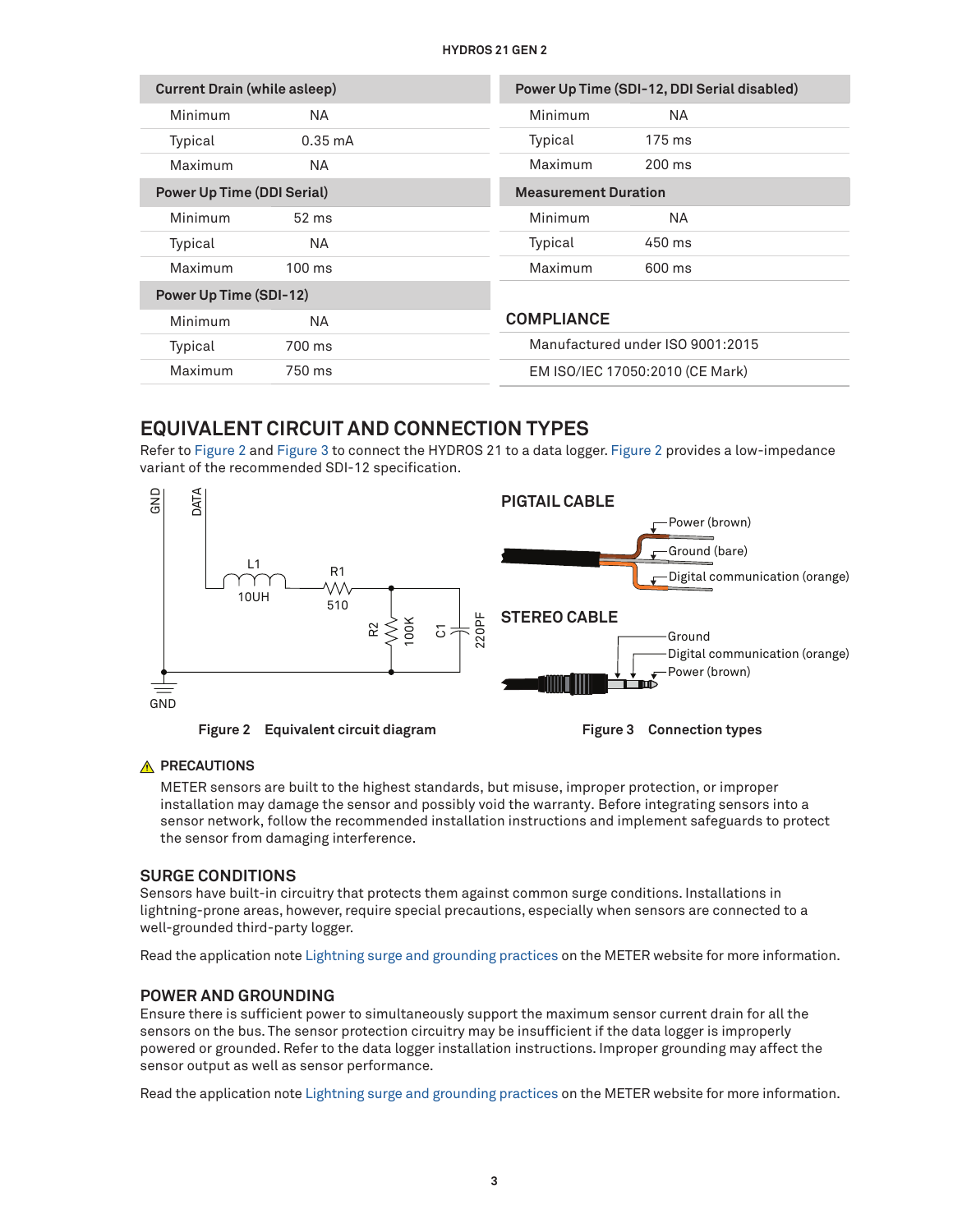## **CABLES**

Improperly protected cables can lead to severed cables or disconnected sensors. Cabling issues can be caused by many factors, including rodent damage, driving over sensor cables, tripping over the cable, not leaving enough cable slack during installation, or poor sensor wiring connections. To relieve strain on the connections and prevent loose cabling from being inadvertently snagged, gather and secure the cable travelling between the HYDROS 21 and the data acquisition device to the mounting mast in one or more places. Install cables in conduit or plastic cladding when near the ground to avoid rodent damage. Tie excess cable to the data logger mast to ensure cable weight does not cause sensor to unplug.

The HYDROS 21 cable has an integrated vent tube to provide an atmospheric pressure reference for the depth sensor. The cable should be installed without sharp bends that would crimp this internal vent tube. Please see the [HYDROS 21 Gen 2 User Manual](http://library.metergroup.com/Manuals/20908_HYDROS21_GEN2_Manual_Web.pdf) for more information on sensor installation and protecting this vent.

## **SENSOR COMMUNICATIONS**

METER digital sensors feature a serial interface with shared receive and transmit signals for communicating sensor measurements on the data wire [\(Figure 3](#page-2-1)). The sensor supports two different protocols: SDI-12 and DDI Serial. Each protocol has implementation advantages and challenges. Please contact [Customer Support](#page-12-0) if the protocol choice for the desired application is not obvious.

### **SDI-12 INTRODUCTION**

SDI-12 is a standards-based protocol for interfacing sensors to data loggers and data acquisition equipment. Multiple sensors with unique addresses can share a common 3-wire bus (power, ground, and data). Two-way communication between the sensor and logger is possible by sharing the data line for transmit and receive as defined by the standard. Sensor measurements are triggered by protocol command. The SDI-12 protocol requires a unique alphanumeric sensor address for each sensor on the bus so that a data logger can send commands to and receive readings from specific sensors.

Download the [SDI-12 Specification v1.3](https://sdi-12.org/archives_folder/SDI-12_version1_3%20January%2028,%202016.pdf) to learn more about the SDI-12 protocol.

### **DDI SERIAL INTRODUCTION**

The DDI Serial protocol is the method used by the METER data loggers for collecting data from the sensor. This protocol uses the data line configured to transmit data from the sensor to the receiver only (simplex). Typically, the receive side is a microprocessor UART or a general-purpose I/O pin using a bitbang method to receive data. Sensor measurements are triggered by applying power to the sensor.

### **INTERFACING THE SENSOR TO A COMPUTER**

The serial signals and protocols supported by the sensor require some type of interface hardware to be compatible with the serial port found on most computers (or USB-to-serial adapters). There are several SDI-12 interface adapters available in the marketplace; however, METER has not tested any of these interfaces and cannot make a recommendation as to which adapters work with METER sensors. METER data loggers and PROCHECK handheld devices can operate as a computer-to-sensor interface for making on-demand sensor measurements. For more information, please contact [Customer Support](#page-12-0).

## <span id="page-3-0"></span>**METER SDI-12 IMPLEMENTATION**

METER sensors use a low-impedance variant of the SDI-12 standard sensor circuit [\(Figure 2\)](#page-2-0). During the power-up time, sensors output a sensor reading formatted as a DDI Serial message and should not be communicated with until the power-up time has passed. After the power-up time, the sensors are compatible with all commands listed in the [SDI-12 Specification v1.3](https://sdi-12.org/archives_folder/SDI-12_version1_3%20January%2028,%202016.pdf) except for the continuous measurement commands (aR3 and aRC3). See [page 7](#page-6-0) for M, R, and C command implementations.

Out of the factory, all METER sensors start with SDI-12 address 0 and print out the DDI Serial startup string during the power-up time. This can be interpreted by non-METER SDI-12 sensors as a pseudo-break condition followed by a random series of bits.

The HYDROS 21 will omit the DDI Serial startup string when the SDI-12 address is nonzero or if <suppressionState> is set to 1. Changing the address to a nonzero address is recommended for this reason.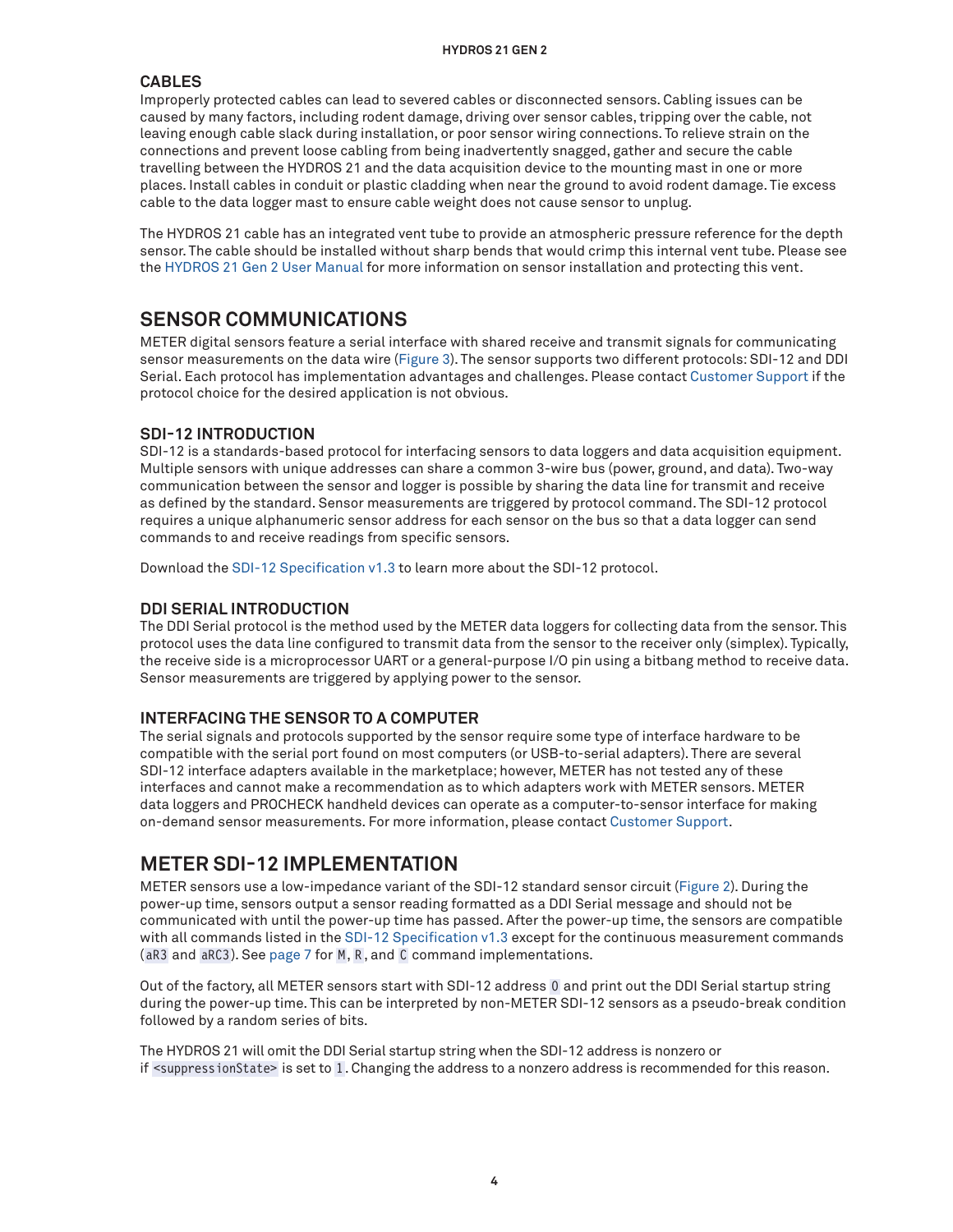#### **SENSOR BUS CONSIDERATIONS**

SDI-12 sensor buses require regular checking, sensor upkeep, and sensor troubleshooting. If one sensor goes down, that may take down the whole bus even if the remaining sensors are functioning normally. METER SDI-12 sensors can be power-cycled and read on the desired measurement interval or powered continuously and commands sent when a measurement is desired. Many factors influence the effectiveness of the bus configuration. Visit [metergroup.com](http://www.metergroup.com) for articles and virtual seminars containing more information.

### **SENSOR ERROR CODES**

The HYDROS 21 has four error codes:

- –9999 is output in place of the measured value if the sensor detects that the measurement function has been compromised and the subsequent measurement values have no meaning.
- –9992 is output in place of the measured value if the sensor detects corrupt or lost calibrations.
- –9991 is output in place of the measured value if the sensor detects insufficient voltage to perform the measurement.
- –9990 is output in place of the measured valve if the sensor measurement is out of range.

## **SDI-12 CONFIGURATION**

[Table 1](#page-4-0) lists the SDI-12 communications configuration.

| <b>Baud Rate</b>   | 1,200 bps             |
|--------------------|-----------------------|
| <b>Start Bits</b>  | 1                     |
| Data Bits          | 7 (LSB first)         |
| <b>Parity Bits</b> | 1 (even)              |
| <b>Stop Bits</b>   | 1                     |
| Logic              | Inverted (active low) |

<span id="page-4-0"></span>

|  |  | Table 1 SDI-12 communications configuration |  |
|--|--|---------------------------------------------|--|
|--|--|---------------------------------------------|--|

#### **SDI-12 TIMING**

All SDI-12 commands and responses must adhere to the format in [Figure 4](#page-4-1) on the data line. Both the command and response are preceded by an address and terminated by a carriage return and line feed combination (<CR><LF> ) and follow the timing shown in [Figure 5](#page-4-2).



<span id="page-4-1"></span>**Figure 4 Example SDI-12 transmission of the character 1 (0x31)**



<span id="page-4-2"></span>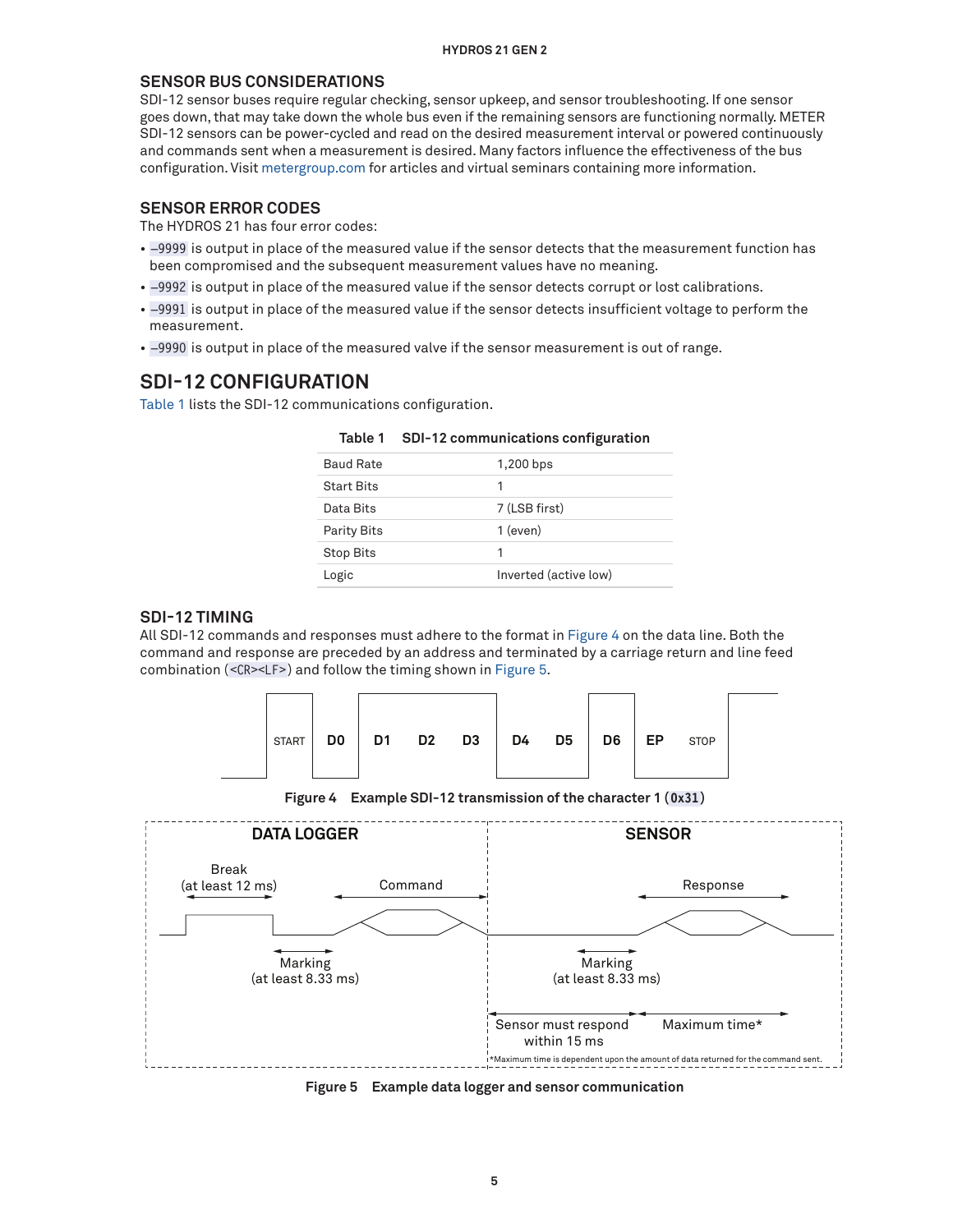### **COMMON SDI-12 COMMANDS**

This section includes tables of common SDI-12 commands that are often used in an SDI-12 system and the corresponding responses from METER sensors.

### **IDENTIFICATION COMMAND (aI!)**

The Identification command can be used to obtain a variety of detailed information about the connected sensor. An example of the command and response is shown in [Example 1](#page-5-0), where the command is in **bold** and the response follows the command.

### **Example 1 1I!**113METER␣␣␣HYD21␣502H21G200000075

<span id="page-5-0"></span>

| <b>Parameter</b>      | Fixed<br>Character<br>Length | <b>Description</b>                                                                                                               |
|-----------------------|------------------------------|----------------------------------------------------------------------------------------------------------------------------------|
| 11!                   | 3                            | Data logger command.<br>Request to the sensor for information from sensor address 1.                                             |
| $\mathbf{1}$          | 1                            | Sensor address.<br>Prepended on all responses, this indicates which sensor on the bus is returning<br>the following information. |
| 13                    | 2                            | Indicates that the target sensor supports SDI-12 Specification v1.3.                                                             |
| $METER$ $\Box$ $\Box$ | 8                            | Vendor identification string.<br>(METER and three spaces ___)                                                                    |
| HYD21.                | 6                            | Sensor model string.<br>This string is specific to the sensor type.<br>For the HYDROS 21, the string is $HYD21$ .                |
| 502                   | 3                            | Sensor version.<br>This number divided by 100 is the METER sensor version<br>(e.g., 502 is version 5.02).                        |
| H21G200000075         | $\leq 13$<br>variable        | Sensor serial number.<br>This is a variable length field. It may be omitted for older sensors.                                   |

## **CHANGE ADDRESS COMMAND (aAB!)**

The Change Address command is used to change the sensor address to a new address. All other commands support the wildcard character as the target sensor address except for this command. All METER sensors have a default address of 0 (zero) out of the factory. Supported addresses are alphanumeric (i.e., a-z, A-Z, and 0-9). An example output from a METER sensor is shown in [Example 2](#page-5-1), where the command is in **bold** and the response follows the command.

#### **Example 2 1A0!**0

<span id="page-5-1"></span>

| Parameter   | <b>Fixed</b><br>Character<br>Length | <b>Description</b>                                                                                      |
|-------------|-------------------------------------|---------------------------------------------------------------------------------------------------------|
| 1A0!        | 4                                   | Data logger command.<br>Request to the sensor to change its address from 1 to a new address of 0.       |
| $\mathbf 0$ |                                     | New sensor address.<br>For all subsequent commands, this new address will be used by the target sensor. |

### **ADDRESS QUERY COMMAND (?!)**

While disconnected from a bus, the Address Query command can be used to determine which sensors are currently being communicated with. Sending this command over a bus will cause a bus contention where all the sensors will respond simultaneously and corrupt the data line. This command is helpful when trying to isolate a failed sensor. [Example 3](#page-6-1) shows an example of the command and response, where the command is in **bold** and the response follows the command. The question mark (?) is a wildcard character that can be used in place of the address with any command except the Change Address command.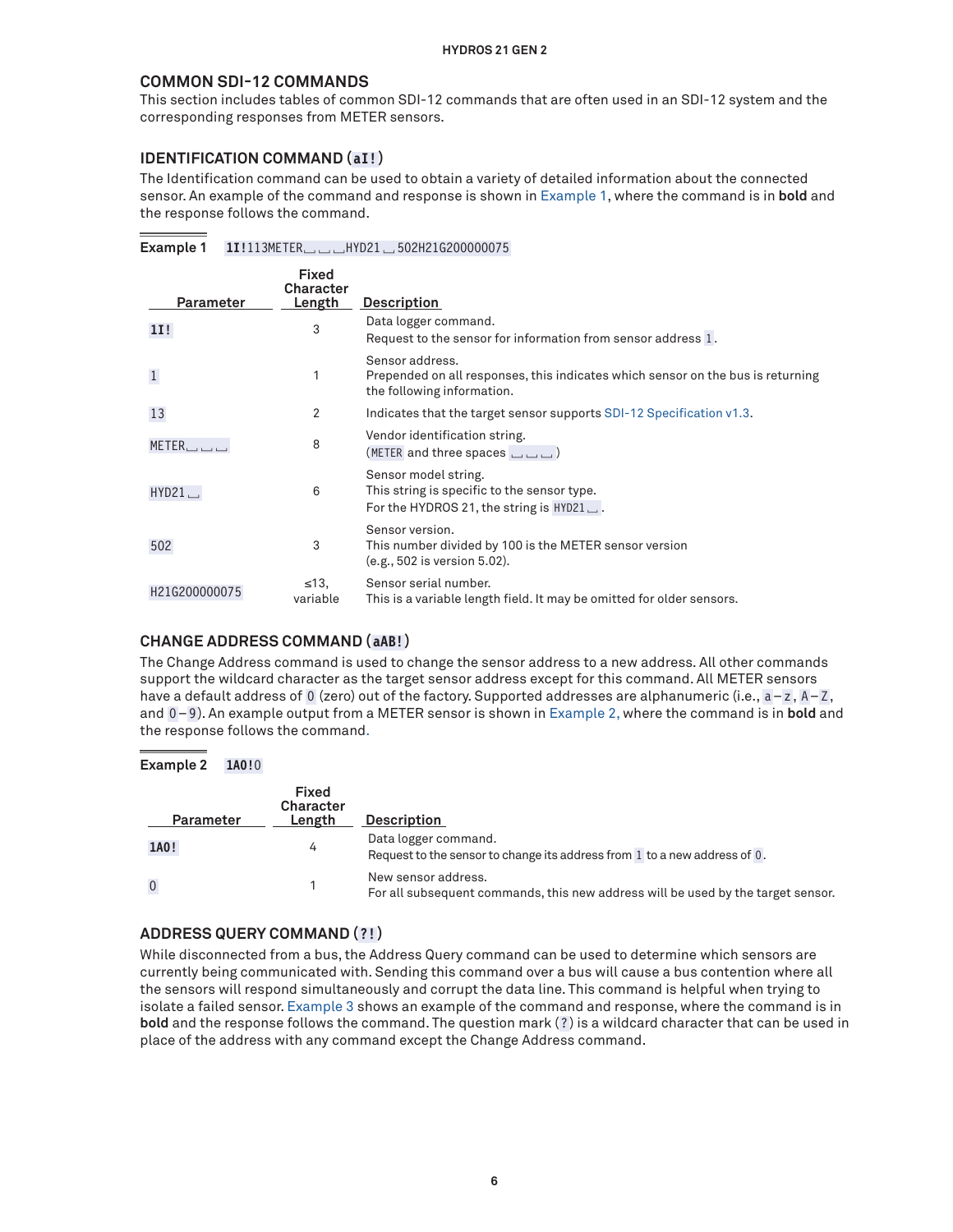#### <span id="page-6-1"></span>**Example 3 ?!**0

| <b>Parameter</b> | Fixed<br>Character<br>Length | <b>Description</b>                                                                         |
|------------------|------------------------------|--------------------------------------------------------------------------------------------|
| ?!               |                              | Data logger command.<br>Request for a response from any sensor listening on the data line. |
|                  |                              | Sensor address.<br>Returns the sensor address to the currently connected sensor.           |

### **COMMAND IMPLEMENTATION**

The following tables list the relevant Measurement (M), Continuous (R), and Concurrent (C) commands and subsequent Data (D) commands, when necessary.

**NOTE: SDI-12 commands MC, CC , and RC that request the sensor response include cyclical redundancy check characters may also be used.**

#### <span id="page-6-0"></span>**MEASUREMENT COMMANDS IMPLEMENTATION**

Measurement (M) commands are sent to a single sensor on the SDI-12 bus and require that subsequent Data (D ) commands are sent to that sensor to retrieve the sensor output data before initiating communication with another sensor on the bus.

Please refer to [Table 2](#page-6-2) and for an explanation of the command sequence and to [Table 9](#page-8-0) for an explanation of response parameters.

| Command | <b>Response</b>                                                                                  |
|---------|--------------------------------------------------------------------------------------------------|
| aM!     | atttn                                                                                            |
| $a$ DO! | a+ <depth>±<temperature>+<electricalconductivity></electricalconductivity></temperature></depth> |

<span id="page-6-2"></span>

| Table 2 |  | aM! command sequence |  |
|---------|--|----------------------|--|
|---------|--|----------------------|--|

**NOTE: The measurement and corresponding data commands are intended to be used back to back. After a measurement command is processed by the sensor, a service request a <CR><LF> is sent from the sensor signaling the measurement is ready. Either wait until ttt seconds have passed or wait until the service request is received before sending the data commands. See the [SDI-12 Specifications v1.3](https://sdi-12.org/archives_folder/SDI-12_version1_3%20January%2028,%202016.pdf) document for more information.**

#### **CONCURRENT MEASUREMENT COMMANDS IMPLEMENTATION**

Concurrent Measurement (C) commands are typically used with sensors connected to a bus. This sensor supports the Concurrent Measurement command; however, the implementation is not fully compliant with the SDI-12 specification for Concurrent Measurement commands. It is not possible for a recorder to interrupt a Concurrent Measurement command by issuing a second command to this sensor during the time the sensor is making a measurement (ttt). This sensor will only respond to further commands after the specified amount of time detailed in the C command response. The recorder is free to send commands to other sensors during the time the sensor is making measurements.

Please refer to [Table 3](#page-6-3) for an explanation of the command sequence and to [Table 9](#page-8-0) for an explanation of response parameters.

| Command               | <b>Response</b>                                                                                  |
|-----------------------|--------------------------------------------------------------------------------------------------|
| aC!                   | atttnn                                                                                           |
| $a$ <sub>D</sub> $0!$ | a± <depth>±<temperature>+<electricalconductivity></electricalconductivity></temperature></depth> |

#### <span id="page-6-3"></span>**Table 3 aC! measurement command sequence**

**NOTE: Please see the [SDI-12 Specifications v1.3](https://sdi-12.org/archives_folder/SDI-12_version1_3%20January%2028,%202016.pdf) document for more information.**

#### **VERIFICATION MEASUREMENT COMMAND IMPLEMENTATION**

The Verification (V) command is intended to give users a means to determine information about the current state of the sensor. First, the V command is sent followed by D commands to read the response.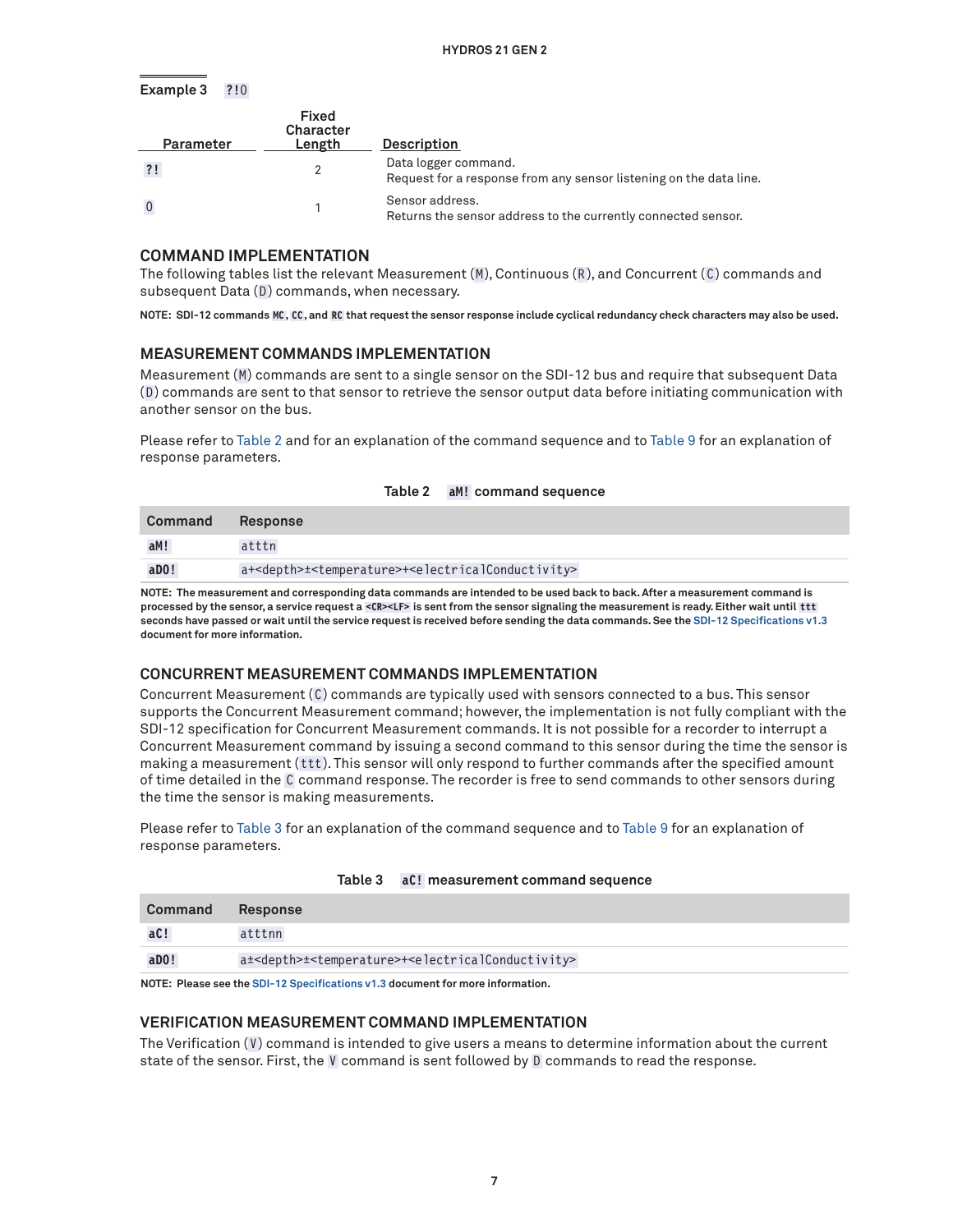#### **Table 4 aV! measurement command sequence**

| <b>Command</b> | Response   |
|----------------|------------|
| aV!            | atttnn     |
| aD0!           | a+ <meta/> |

#### **EXTENDED COMMANDS IMPLEMENTATIONS**

Extended (X) command provides sensors with a means of performing manufacturer-specific functions. Additionally, X commands are utilized by METER systems and use a different response format than standard SDI-12 commands. X commands are required to be prefixed with the address and terminated with an exclamation point. Reponses are required to be prefixed with the address and terminated with <CR><LF>.

METER impements the following X commands:

- **aXRx!** to trigger a sensor measurement and return the data automatically after the readings are completed without needing to send additional commands.
- **aXO!** (capital O as in Oscar) to suppress the DDI Serial string.

Please refer to [Table 5](#page-7-0) through [Table 8](#page-8-1) for an explanation of the command sequence and [Table 9](#page-8-0) for an explanation of response parameters.

<span id="page-7-0"></span>

|  |  |  | Table 5 HYDROS 21 aX0! measurement command sequence |  |  |
|--|--|--|-----------------------------------------------------|--|--|
|--|--|--|-----------------------------------------------------|--|--|

| Command                                             | <b>Response</b>                          |  |
|-----------------------------------------------------|------------------------------------------|--|
| aX0!                                                | a+ <suppressionstate></suppressionstate> |  |
| aXO <suppressionstate>!</suppressionstate>          | $a$ OK                                   |  |
| NOTE: Command uses southal 0 as in Ossay (not road) |                                          |  |

**NOTE: Command uses capital O as in Oscar (not zero).**

#### **Table 6 HYDROS 21 aXR3! measurement command sequence**

| Command | <b>Response</b>                                                                                                     |
|---------|---------------------------------------------------------------------------------------------------------------------|
| aXR3!   | a <tab><depth> <temperature></temperature></depth></tab>                                                            |
|         | <electricalconductivity><cr><sensortype><checksum><crc></crc></checksum></sensortype></cr></electricalconductivity> |

### **CONTINUOUS MEASUREMENT COMMANDS IMPLEMENTATION**

Continuous (R) measurement commands trigger a sensor measurement and return the data automatically after the readings are completed without needing to send a D command. This sensor is not compliant with SDI-12 specification requiring the sensor to respond within 15 ms to a Continuous (R) command. This sensor will respond after the measurement duration (see [Electrical and Timing Characteristics\)](#page-1-0). Use of the Continuous (R) commands with this sensor is deprecated and may not be supported in future versions of the sensor. Please see the Extended Read (XR) command as the preferred single-command measurement.

Please refer to [Table 7](#page-7-1) through [Table 8](#page-8-1) for an explanation of the command sequence and see [Table 9](#page-8-0) for an explanation of response parameters.

<span id="page-7-1"></span>

| Table 7 |  | / HYDROS 21 aR0! measurement command sequence |
|---------|--|-----------------------------------------------|
|---------|--|-----------------------------------------------|

| Command | <b>Response</b>                                                                                  |
|---------|--------------------------------------------------------------------------------------------------|
| aRO!    | a± <depth>±<temperature>+<electricalconductivity></electricalconductivity></temperature></depth> |

**NOTE: This command does not adhere to the SDI-12 response timing. See [METER SDI-12 Implementation](#page-3-0) for more information.**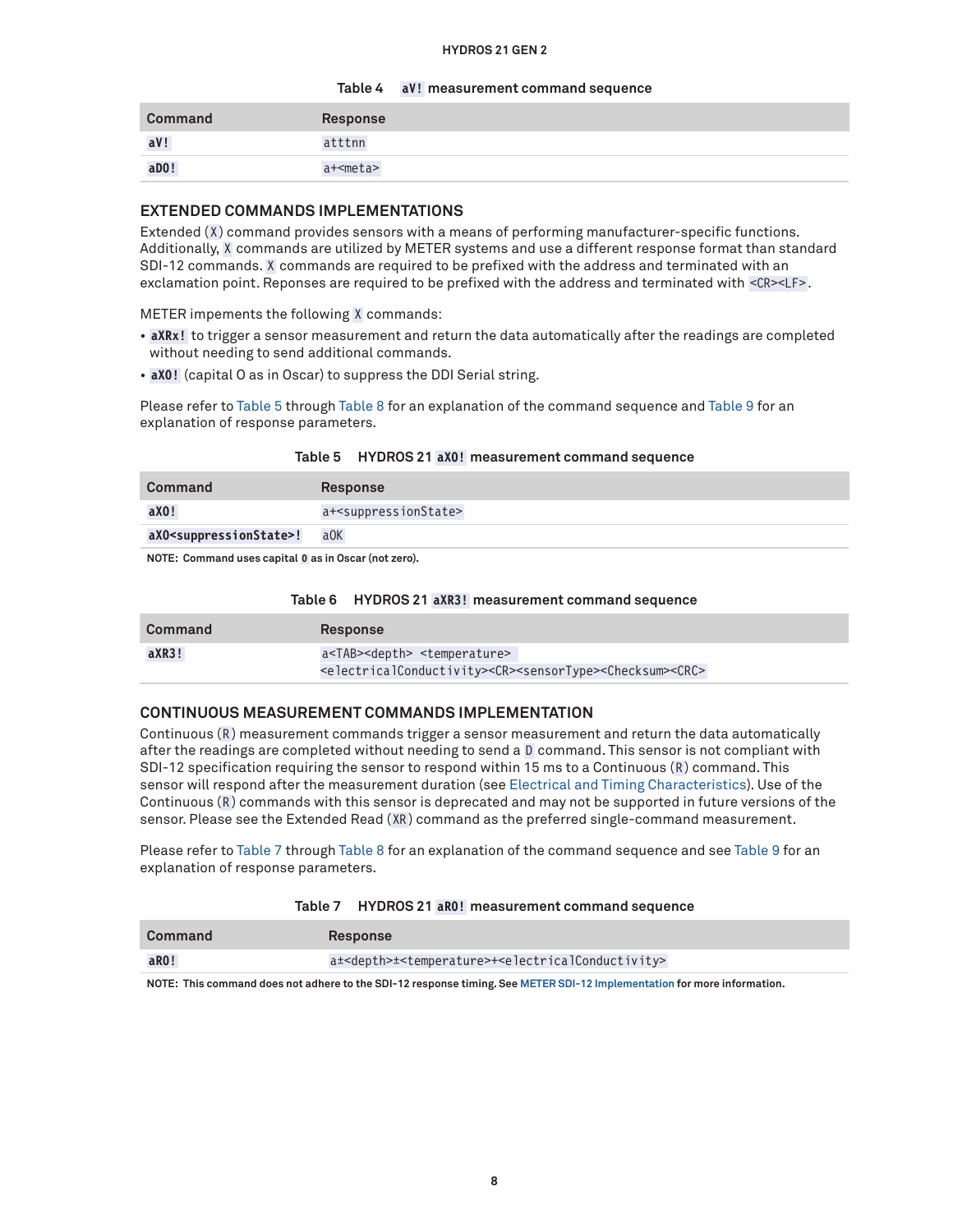#### <span id="page-8-1"></span>**Table 8 HYDROS 21 aR3! measurement command sequence**

| Command | <b>Response</b>                                                                                            |  |  |  |
|---------|------------------------------------------------------------------------------------------------------------|--|--|--|
| aR3!    | a <tab><depth> <temperature> <electricalconductivity></electricalconductivity></temperature></depth></tab> |  |  |  |
|         | <meta/> <cr><sensortype><checksum><crc></crc></checksum></sensortype></cr>                                 |  |  |  |

**NOTE: This command does not adhere to the SDI-12 response format or timing. See [METER SDI-12 Implementation](#page-3-0) for more information. The values in this command are space delimited. As such, a + sign is not assigned between values and a – sign is only present if the value is negative.**

#### **PARAMETERS**

[Table 9](#page-8-0) lists the parameters, unit measurement, and a description of the parameters returned in command responses for HYDROS 21.

| <b>Parameter</b>                                  | <b>Unit</b> | <b>Description</b>                                                                        |
|---------------------------------------------------|-------------|-------------------------------------------------------------------------------------------|
| $\pm$                                             |             | Positive or negative sign denoting sign of the next value                                 |
| a                                                 |             | SDI-12 address                                                                            |
| n                                                 |             | Number of measurements (fixed width of 1)                                                 |
| nn                                                |             | Number of measurements with leading zero if necessary (fixed width of 2)                  |
| ttt                                               | s           | Maximum time measurement will take (fixed width of 3)                                     |
| $<$ TAB $>$                                       |             | Tab character                                                                             |
| $<$ CR $>$                                        |             | Carriage return character                                                                 |
| $<$ LF $>$                                        |             | Line feed character                                                                       |
| <electricalconductivity></electricalconductivity> | $\mu$ S/cm  | Electrical conductivity                                                                   |
| <depth></depth>                                   | mm          | Depth-Values will typically range from 0 to 4,000 mm                                      |
| <temperature></temperature>                       | °C          | Temperature                                                                               |
| <sensortype></sensortype>                         |             | ASCII character denoting the sensor type<br>For HYDROS 21, the character is c             |
| $meta>$                                           |             | Auxilliary sensor information<br>See Table 10                                             |
| <suppressionstate></suppressionstate>             |             | 0: DDI Serial message present at power up<br>1: DDI Serial message suppressed at power up |
| $<$ CRC $>$                                       |             | <b>METER 6-bit CRC</b>                                                                    |
| <checksum></checksum>                             |             | METER serial checksum                                                                     |

<span id="page-8-0"></span>**Table 9 Parameter descriptions**

## **SENSOR METADATA VALUE**

The sensor metadata value contains information to help alert users to sensor-identified conditions that may compromise optimal sensor operation. The output of the aV! aD0! sequence will output a <meta> integer value. This integer represents a binary bitfield, with each individual bit representing an error flag.

[Table 10](#page-9-0) lists the possible error flags that can be set by the HYDROS 21. If multiple error flags are set, the sensor metadata integer value will be the sum of the individual values. To decode an integer value not explicitly in [Table 10,](#page-9-0) find the largest error flag value that will fit in the integer value and accept that error as being present. Then, subtract that error flag value from the integer value and repeat the process on the remainder until the result is zero. For example, a sensor metadata integer value of 129 is the sum of the individual error flag values  $128 + 1$ , so this sensor has corrupt firmware and experienced temperatures below freezing..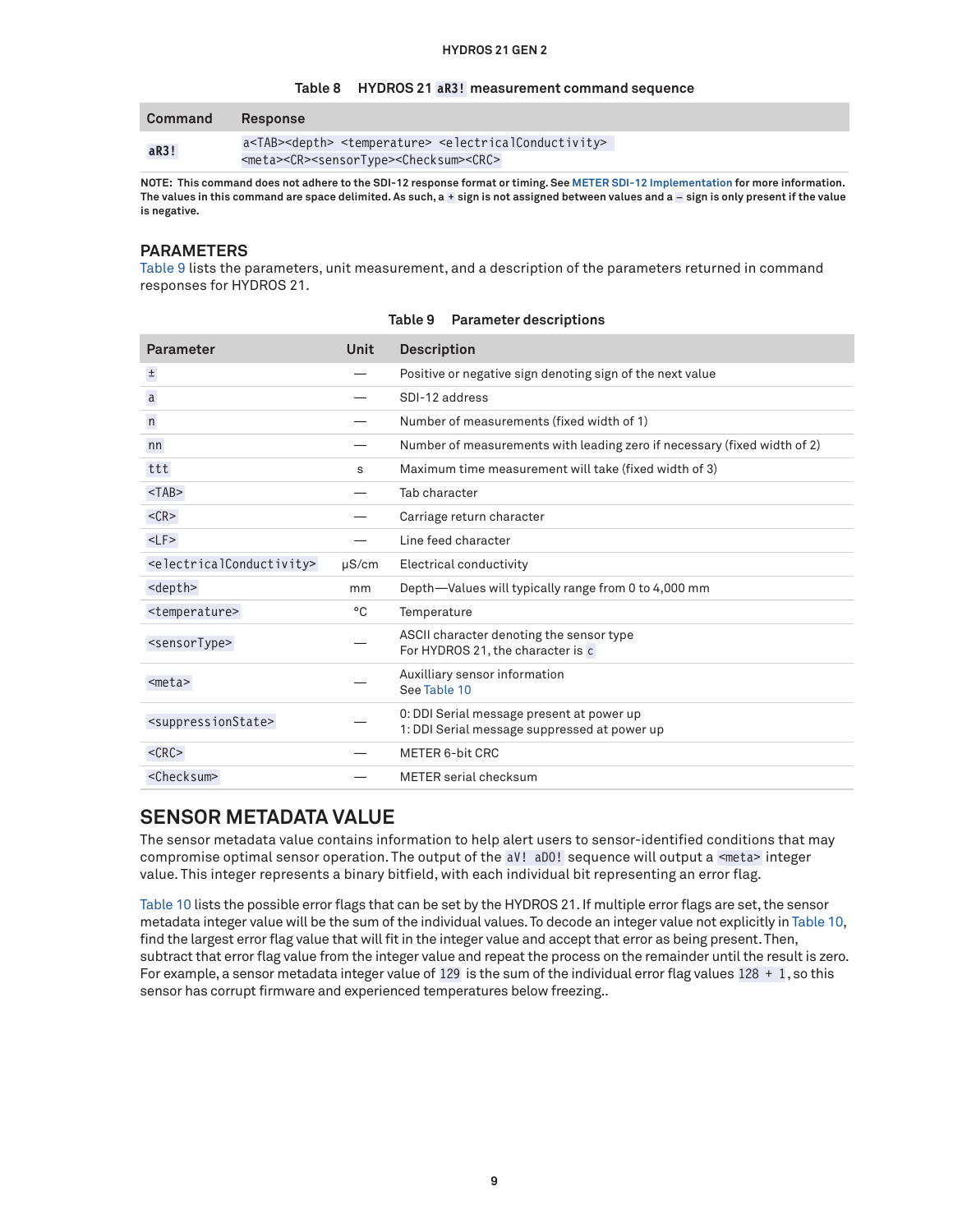| <b>Error Flag Value</b> | <b>Issue Present</b>                                  | <b>Resolution</b>                                                         |
|-------------------------|-------------------------------------------------------|---------------------------------------------------------------------------|
|                         | Sensor has experienced<br>temperatures below freezing | <b>Contact Customer Support to</b><br>replace sensors                     |
| 128                     | Sensor firmware is corrupt                            | <b>Contact Customer Support for instructions</b><br>on reloading firmware |

#### <span id="page-9-0"></span>**Table 10 Error flag values and issue resolution**

## **DDI SERIAL COMMUNICATION**

The DDI Serial communications protocol is ideal for systems that have dedicated serial signaling lines for each sensor or use a multiplexer to handle multiple sensors. The serial communications are compatible with many TTL serial implementations that support active-high logic levels using 0.0- to 3.6-V signal levels. When the sensor is first powered, it automatically makes measurements of the integrated transducers then outputs a response over the data line. Systems using this protocol control the sensor excitation to initiate data transfers from the sensor. This protocol is subject to change as METER improves and expands the line of digital sensors and data loggers.

The HYDROS 21 will omit the DDI Serial message when the SDI-12 address is nonzero or suppressed with the aXO1! command. METER recommends suppressing the DDI Serial message when this signaling causes negative issues for a sensor measurement device.

**NOTE: Out of the factory, all METER sensors start with SDI-12 address 0 and print out the DDI Serial message when power cycled.**

#### **DDI SERIAL TIMING**

[Table 11](#page-9-1) lists the DDI Serial communications configuration.

| <b>Baud Rate</b>   | 1,200 bps              |
|--------------------|------------------------|
| <b>Start Bits</b>  | 1                      |
| Data Bits          | 8 (LSB first)          |
| <b>Parity Bits</b> | $0$ (none)             |
| <b>Stop Bits</b>   | 1                      |
| Logic              | Standard (active high) |

<span id="page-9-1"></span>**Table 11 DDI Serial communications configuration**

At power up, the sensor will pull the data line high within 100 ms to indicate that the sensor is taking a reading ([Figure 6\)](#page-9-2). When the reading is complete, the sensor begins sending the serial signal out the data line adhering to the format shown in [Figure 7.](#page-10-0) Once the data is transmitted, the sensor goes into SDI-12 communication mode. To get another serial signal, the sensor must be power cycled.

**NOTE: Sometimes the signaling from the sensor can confuse typical microprocessor UARTs. The sensor holds the data line low while taking measurements. The sensor raises the line high to signal the logger that it will send a measurement. Then the sensor may take some additional measurements before starting to clock out the first data byte starting with a typical start bit (low). Once the first start bit is sent, typical serial timing is valid; however, the signal transitions before this point are not serial signaling and may be misinterpreted by the UART.**



<span id="page-9-2"></span>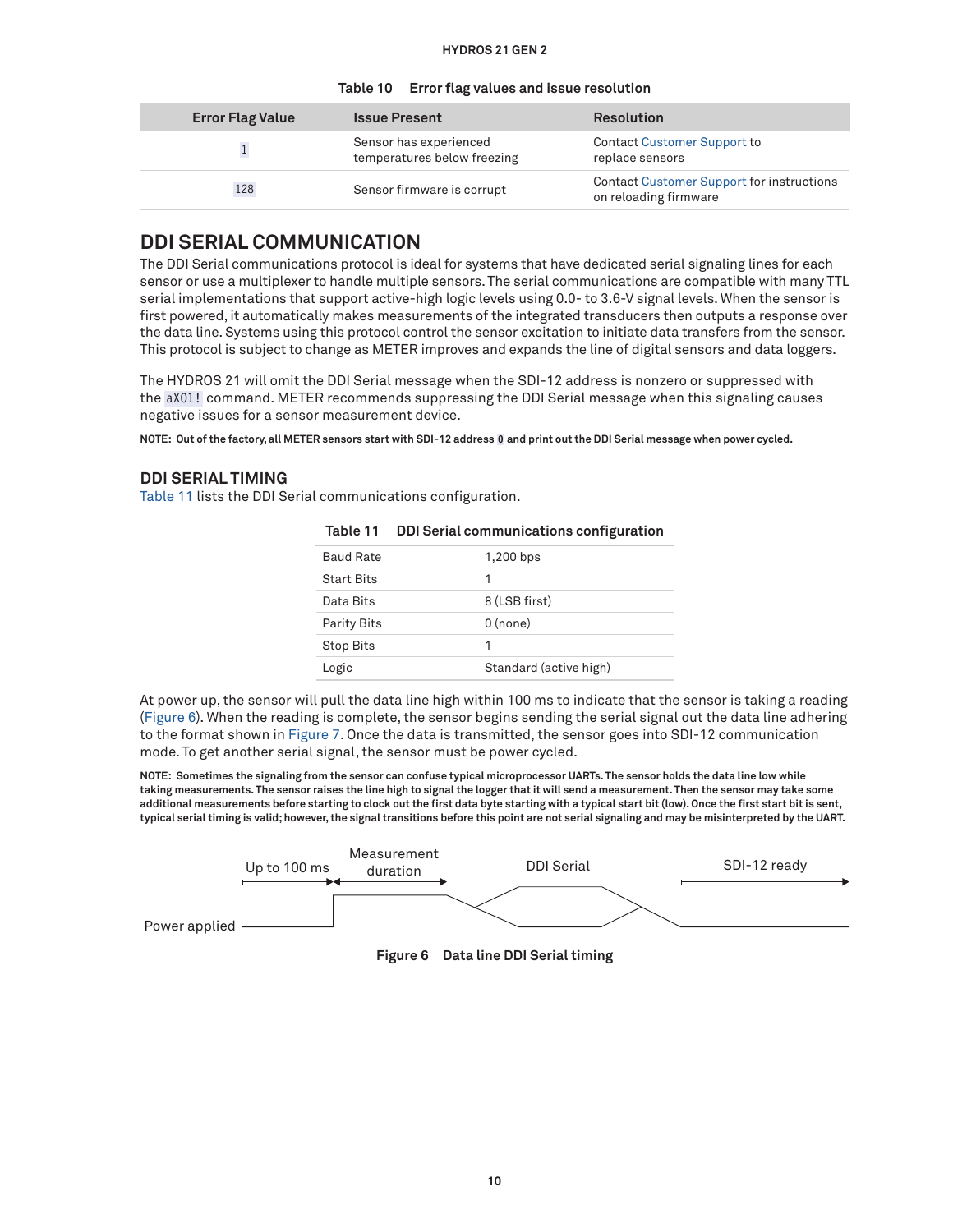| D1 D2 D3<br>D0<br><b>START</b> | D4 D5 | D6 D7 | <b>STOP</b> |  |
|--------------------------------|-------|-------|-------------|--|
|--------------------------------|-------|-------|-------------|--|

**Figure 7 Example DDI Serial transmission of the character 9 (0x39 )**

#### **DDI SERIAL RESPONSE**

[Table 12](#page-10-1) details the DDI Serial response.

<span id="page-10-1"></span><span id="page-10-0"></span>**Table 12 HYDROS 21 DDI Serial response**

| <b>COMMAND RESPONSE</b> |                                                                                                                                                                            |
|-------------------------|----------------------------------------------------------------------------------------------------------------------------------------------------------------------------|
| NA                      | <tab><depth> <temperature> <electricalconductivity><cr><sensortype><checksum><crc></crc></checksum></sensortype></cr></electricalconductivity></temperature></depth></tab> |

**NOTE: There is no actual command. The response is returned automatically upon power up. The values in this command are space delimited. As such, a + sign is not assigned between values and a – sign is only present if the value is negative.**

#### **DDI SERIAL CHECKSUM**

These checksums are used in the continuous commands R3, and XR3 , as well as the DDI Serial response. The legacy checksum is deprecated in favor of the CRC6 check character and may be ignored. The legacy checksum is computed using the characters after the sensor address (when used with the R3 or XR3 command) and includes the sensor identification character.

HYDROS 21 example input is **<TAB>146 21.9 1034<CR>cFM** and the resulting checksum output is **F**.

```
uint8_t LegacyChecksum(const char * response)
{ 
     uint16_t length;
     uint16_t i;
     uint16_t sum = 0;
     // Finding the length of the response string
     length = strlen(response);
     // Adding characters in the response together
    for( i = 0; i < length; i++)\left\{\begin{array}{c} \end{array}\right. sum += response[i];
         if(responsible[i] == '\r')\left\{ \begin{array}{c} \end{array} \right. // Found the beginning of the metadata section of the response
               break;
 }
      }
     // Include the sensor type into the checksum
    sum += response[++i]; // Convert checksum to a printable character
     sum = sum % 64 + 32;
     return sum;
}
```
The more robust CRC6 calculates a check character with the CRC-6-CDMA-A polynomial. The calculated CRC6 is added with the value 48 to make the results a printable character. The CRC6 is computed using the characters after the sensor address (if included) and includes the sensor identification character, and the legacy checksum.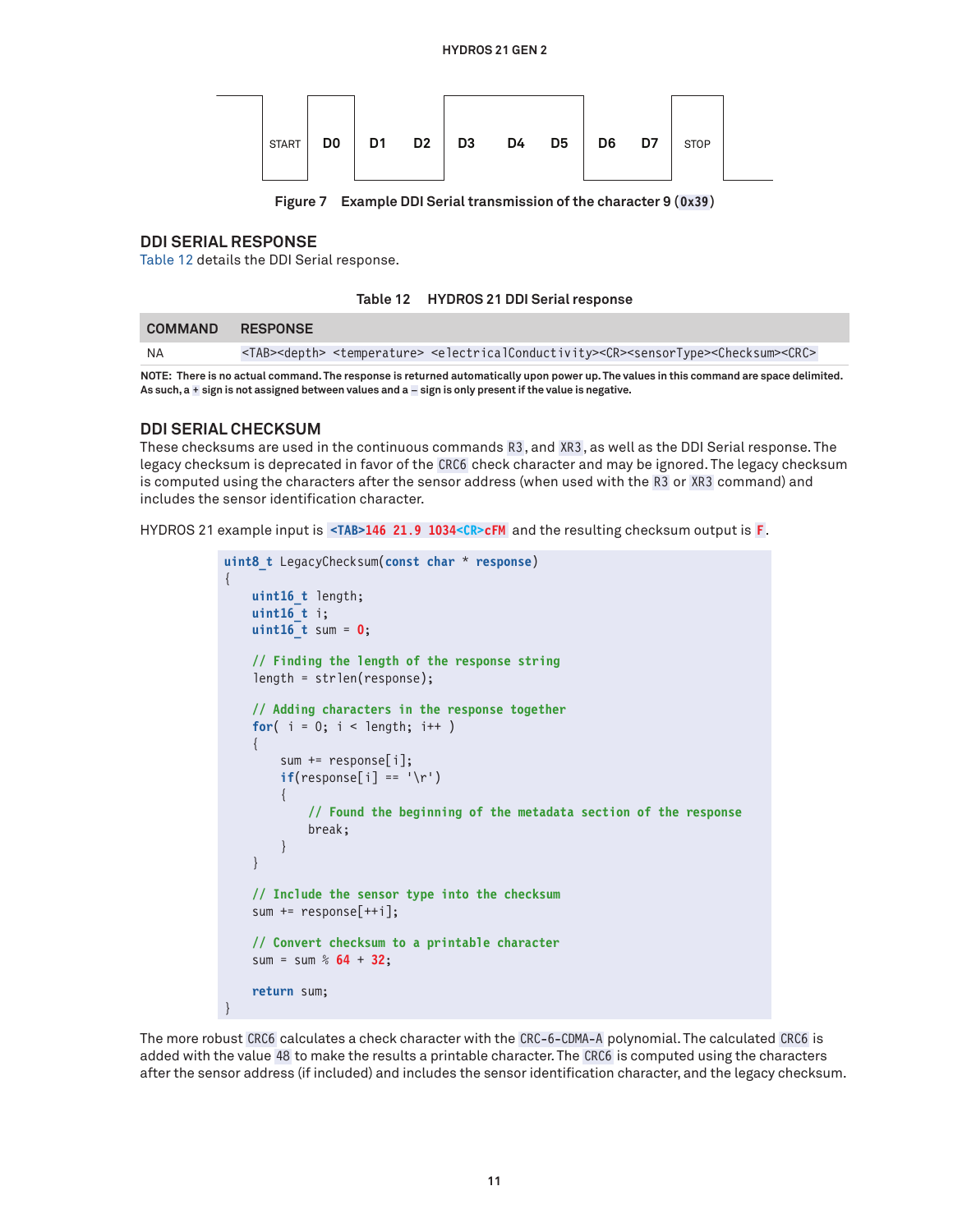HYDROS 21 CRC6 checksum example input is **<TAB>146 21.9 1034<CR>cFM** and the resulting checksum output is **M**.

```
uint8_t CRC6_Offset(const char *buffer)
{
      uint16_t byte;
      uint16_t i;
      uint16_t bytes;
      uint8_t bit;
      uint8_t crc = 0xfc; // Set upper 6 bits to 1's
      // Calculate total message length—updated once the meta data section is found
      bytes = strien(buffer)
      // Loop through all the bytes in the buffer
     for(byte = \mathbf{0}; byte < bytes; byte++)
      {
          // Get the next byte in the buffer and XOR it with the crc
         crc \sim= buffer[byte];
          // Loop through all the bits in the current byte
         for(bit = 8; bit > 0; bit--)
           {
               // If the uppermost bit is a 1...
               if(crc & 0x80)
{ } } } } } } { } } } } { } } } } { } } } } { } } } } { } } } } { } } } } { } } } } { } } } } { } } } } { } } } } { } } } } { } } } } { } } } } { } } } } { } } } } { } } } } { } } } } { } } } } { } } } } { } } } } { } } } 
                    // Shift to the next bit and XOR it with a polynomial
               crc = (crc << 1) ^ 0x9c;
 }
               else
\{ // Shift to the next bit
                   \text{crc} = \text{crc} \ll 1;
 }
           }
         if(burface[byte] == '\r') {
               // Found the beginning of the meta data section of the response
               // both sensor type and legacy checksum are part of the crc6
               // this requires only two more iterations of the loop so reset
               // "bytes"
               // bytes is incremented at the beginning of the loop, so 3 is added
              bytes = byte + 3;
          }
      }
      // Shift upper 6 bits down for crc
      crc = (crc >> 2);
      // Add 48 to shift crc to printable character avoiding \r \n and !
      return (crc + 48);
}
```